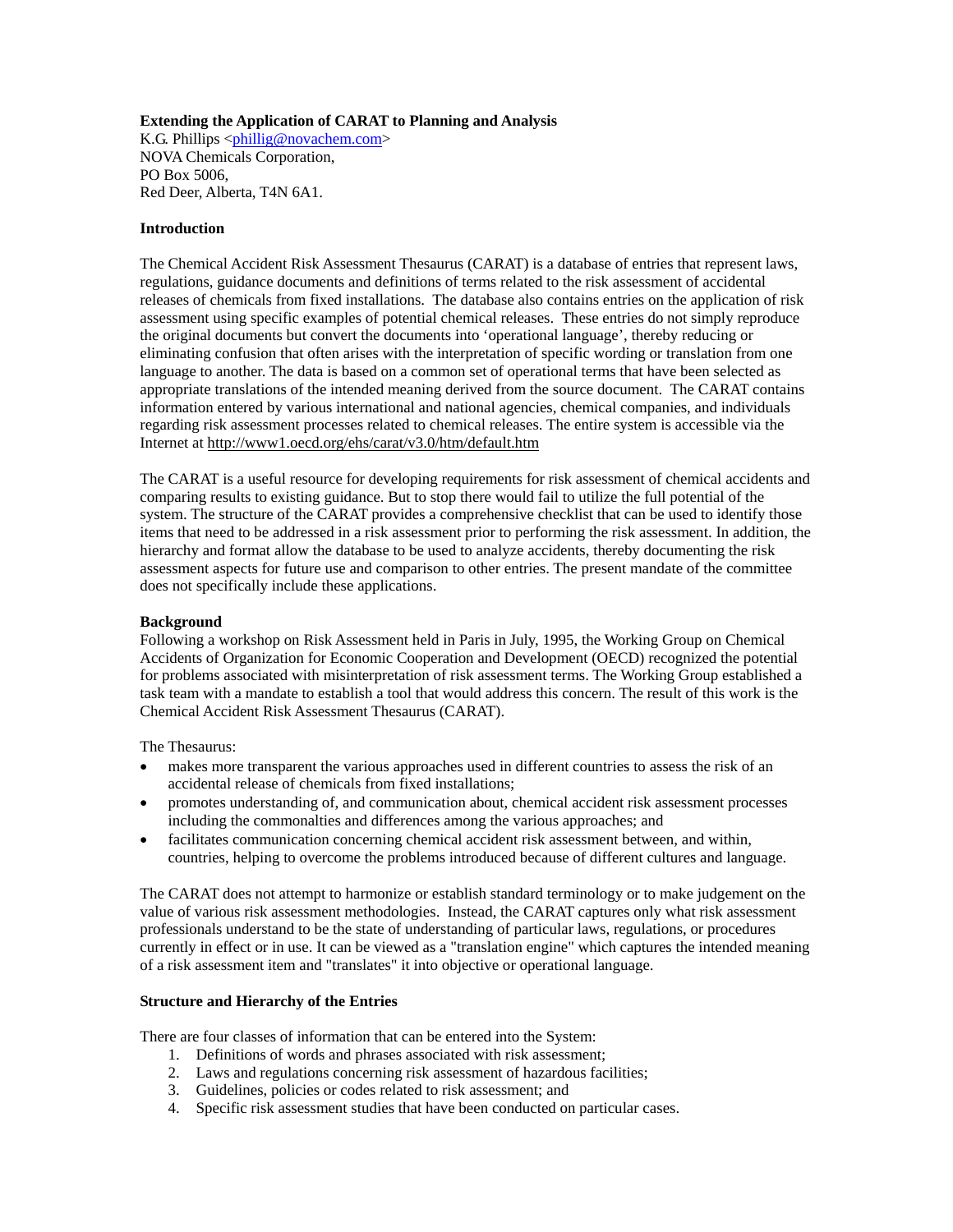Persons making an entry into the database interpret the meaning they attach to their entry by responding to a series of questions that lead the person through the System hierarchy and, at each level, probes successively deeper using more specific expressions to convey the meaning. There are five levels in the hierarchy:

- 1. *Generic elements*, a set of related, operationally defined process steps;
- 2. *Sub-elements*, one of the operationally defined process steps contained in a Generic Element;
- 3. *Terms*, the concept which is the subject of the process defined in the Sub-element;
- 4. *Categories*, a set of examples used to give specific operational meaning to a Term; and
- 5. *Descriptors*, single examples illustrative of specific operational situations in the Category.

At its highest level, the CARAT hierarchy consists of four broad *generic elements* representing the commonly accepted stages in the process of assessing the risks associated with hazardous installations. They can be loosely described as

- hazard identification;
- hazard release and exposure scenarios;
- source and subject interaction; and
- expression of the risk.

In addition, there are two other elements that may be utilized to capture aspects that are generally considered outside the risk assessment process, *per se*. A Pre-assessment element captures features that are judged to precede risk assessment processes, such as a statement of the scope of the entry; and a Postassessment element that describes features that generally follow the risk assessment process itself, such as, risk management or risk communication. The Pre- and Post-assessment elements are free-form text facilities, lacking the hierarchical structure of the four generic elements.

The four Generic Elements are presented in Figure 1. Because the risk assessment process is presented in operational language, i.e., uses no 'terms of art,' the language of the Generic Elements tends to be wordy, and uses words that lack immediate connection to any specific risk assessment.

# **Figure 1- The Four Generic Elements of CARAT**

*Generic Element I:* Identification of sources with the potential to cause undesired outcomes to subjects of concern that is the focus of the estimation of likelihood.

*Generic Element II:* Identification of possible sequences of events leading to loss of containment of the potential to cause undesired outcomes to a subject of concern resulting in its entry into a domain of the ecosystem. Estimation of possible distributions of both the released potential and the subjects of concern over time periods within compartments delimited by specified boundaries or end-points.

*Generic Element III:* Identification and description of how the specified undesired outcome is related to the intensity, time, and mode of contact of a specified potential to cause the undesired outcome to the subject(s) of concern.

*Generic Element IV:* Consists of two parts: Part A: Identification of the methods for estimating and expressing the likelihood of a specified effect and describing the quality of such estimates. Part B: Identification of the basis for comparing derived estimates of likelihood to specified guidelines and describing the dependence of these estimates on explicitly specified alternative assumptions.

Generic elements have varying numbers of *sub-elements*. Sub-elements are procedural in nature and represent operations, methodologies, actions, or process steps that encompass a phase of the generic element in the risk assessment process. Each sub-element has an associated *term* that is the subject of the action defined by the sub-element. In grammatical terminology, terms are noun phrases, lacking any notion of 'action,' and sub-elements are verb phrases, containing the notion of 'action on a subject.' Figure 2 illustrates *sub-elements* and *terms* for Generic Element I.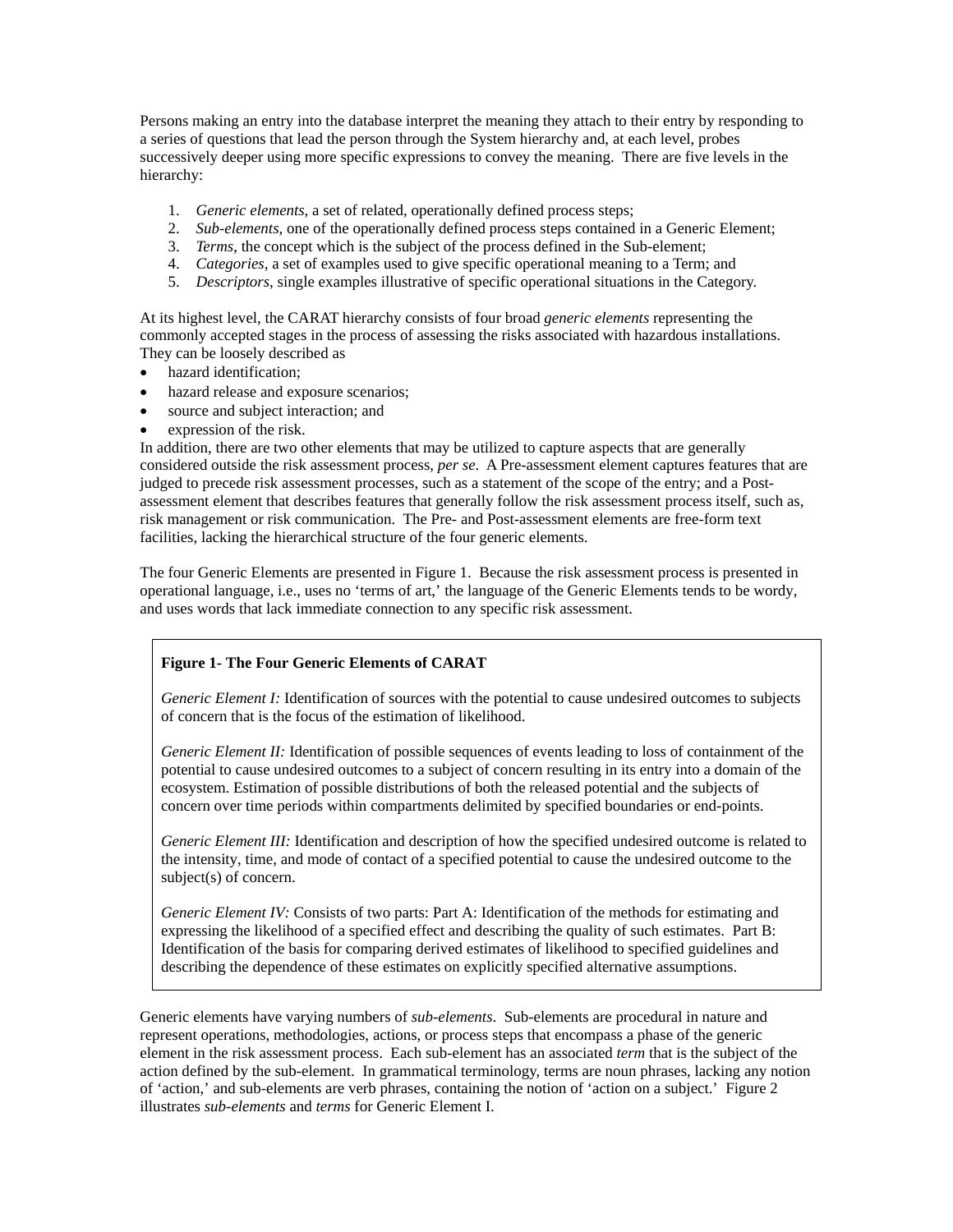## **Figure 2. - Sub-elements and Terms Corresponding to Element I**

Element I

*Sub-element I i:* Identification of sources with the potential to cause undesired outcomes to subjects of concern *Term I i:* Sources with the potential to cause undesired outcomes

*Sub-element I ii:* Identification subjects of concern *Term I ii:* Subjects of concern

*Sub-element I iii:* Identification undesired outcomes to subjects of concern *Term I iii:* Undesired outcomes to subjects of concern

Each term is divided into *categories* of specific sets of *descriptor* examples that are the operational representation of the intended meaning. Descriptors allow the person entering an item to describe the risk assessment operation with ultimate specificity. Figure 3 shows the Categories associated with Sub-element I, Term 2.

| Figure 3 - Categories Corresponding to Element I, Sub-element I, Term 2: Subjects of concern |  |
|----------------------------------------------------------------------------------------------|--|
| Categories:                                                                                  |  |
| People                                                                                       |  |
| Ecosystems/environment                                                                       |  |
| Cultural assets                                                                              |  |
| Property and physical systems                                                                |  |
| <b>Facilities</b>                                                                            |  |
| Other subjects of concern                                                                    |  |
|                                                                                              |  |

In Figure 4, one can trace a specific path through the hierarchical structure. Element I deals with the operation of "identifying sources of the potential to cause undesired outcomes to subjects of concern". This is decomposed into three Sub-elements (operations), one of which is "Identification of subjects of concern". The Term for this Sub-element is "Subjects of concern". Associated with this Term are Categories of descriptors such as 'people', 'property', 'ecosystems' etc. Each category contains specific Descriptors. For example, the Category 'people' contains Descriptors such as 'residents,' 'workers,' 'pregnant women,' etc. The system also contains provisions for entering additional descriptors in a Category, or indeed new Categories if the suggested ones do not directly capture the intended meaning in a given situation.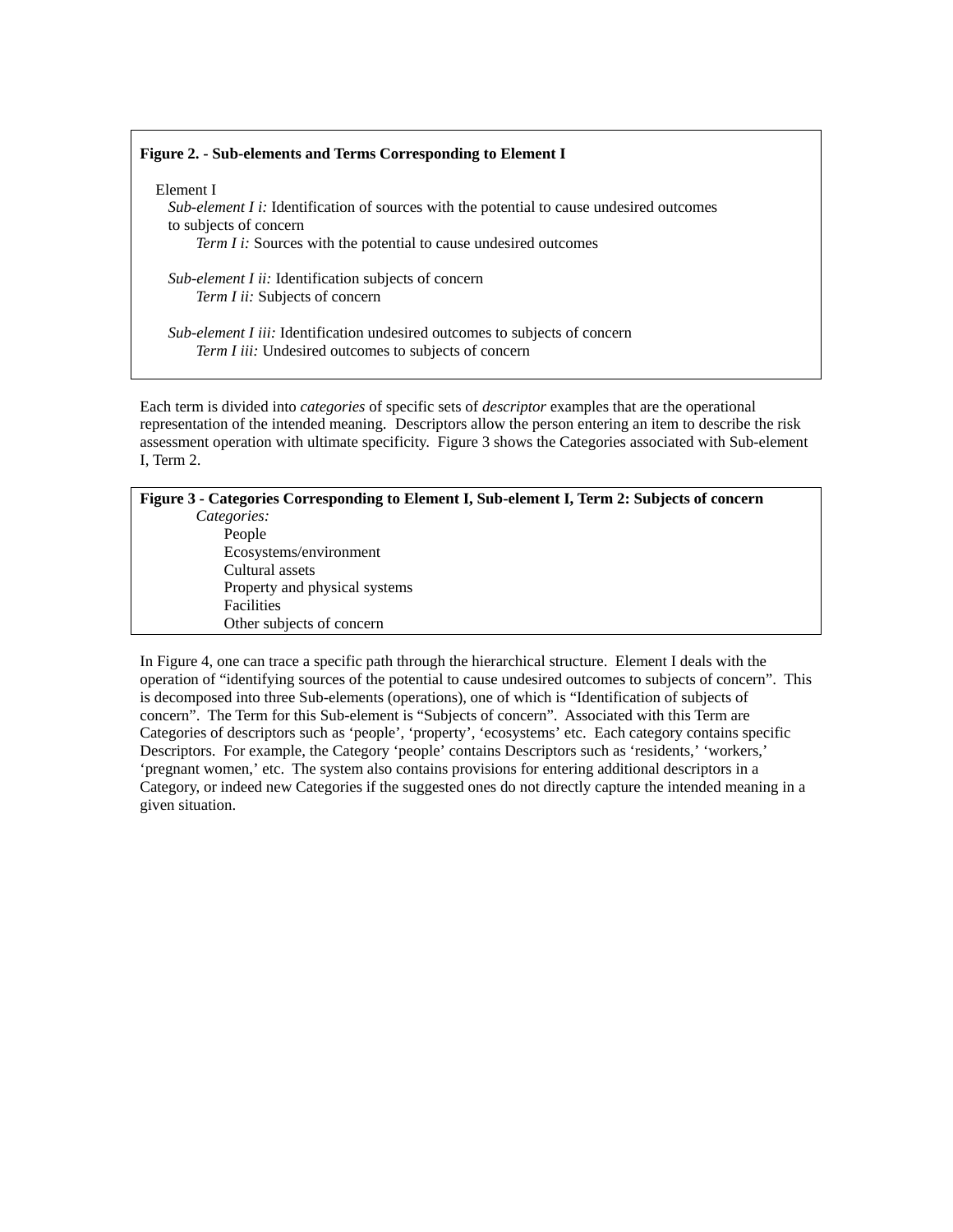# **Figure 4 - Partial Hierarchical Path for Subjects of Concern**

# Element I

| Term I 2: Subjects of concern<br>Categories: People |                                                                                         |
|-----------------------------------------------------|-----------------------------------------------------------------------------------------|
| Descriptors:                                        | Residents                                                                               |
|                                                     | Sensitive resident populations                                                          |
|                                                     | Pregnant residents                                                                      |
|                                                     | Transient people                                                                        |
|                                                     | Workers at facilities containing a source with potential to cause<br>undesired outcomes |
|                                                     | Trans-boundary populations                                                              |
|                                                     | Undefined people                                                                        |
|                                                     | Other                                                                                   |

### **Generic Nature of the Entry Process**

The data entry process provides the opportunity to add levels of detail or to provide general descriptions of the specific reference being entered. In addition, the client is permitted to add other descriptors. The client may type in wording that better describes the meaning under that category. The system adds the new item to the existing list. As many additional descriptors as are required for the entry may be entered, thereby increasing the scope of the database.

# **Query Capability**

The greatest value to the user is probably the public access to the information contained in the CARAT by means of the query module. The query module can search the CARAT for its entries and present the results on-screen for immediate examination or send the results of the search to a local printer. A "Comparison" facility allows the user to make a side-by-side comparison of the CARAT entries of laws, regulations, Specific Risk Assessments, Risk Assessment Guidance, or definitions, in any combination. The comparison can be made at the element, term, category, or descriptor levels. The final query can perform searches by identifying entries that contain either certain combinations of hierarchical details (Hierarchy searches), or certain combinations of descriptor details (Descriptor searches). Both types can be conducted in Boolean 'and/or' mode, and the Descriptor searches can specify items that are to be excluded from the search.

### Application of the CARAT System

Most comparisons using CARAT will focus on comparing various laws and regulations, definitions or specific risk assessments. But the system is much more powerful, especially to corporate users. Companies can put specific standards, guidelines, risk assessments, or other risk-related applications into the system and use the comparison feature to determine where the specific input may be at variance with the legal system in the country. For a company like NOVA with facilities in several countries, a comparison of the risk assessment standard to the laws and regulations in the various countries can verify that the standard meets the requirements of all or some of the countries. This type of comparison provides guidance regarding areas where changes should be meet to assure compliance.

The system source code can also be obtained from the OECD and installed on a company's local server. Using this facility the company can enter specific standards and codes of practice and compare work from the various sites to assure that the requirements have been met. The system could also be used as repository for specific risk assessments. These could be accessed by employees within the company and used as guidance for other risk assessments. It would also provide an archive facility for those wishing to update risk assessments on a regular basis.

Users of the database can compare entries to determine areas of conformity and areas of difference. This is especially important when existing programs or processes are be used to meet legal requirements in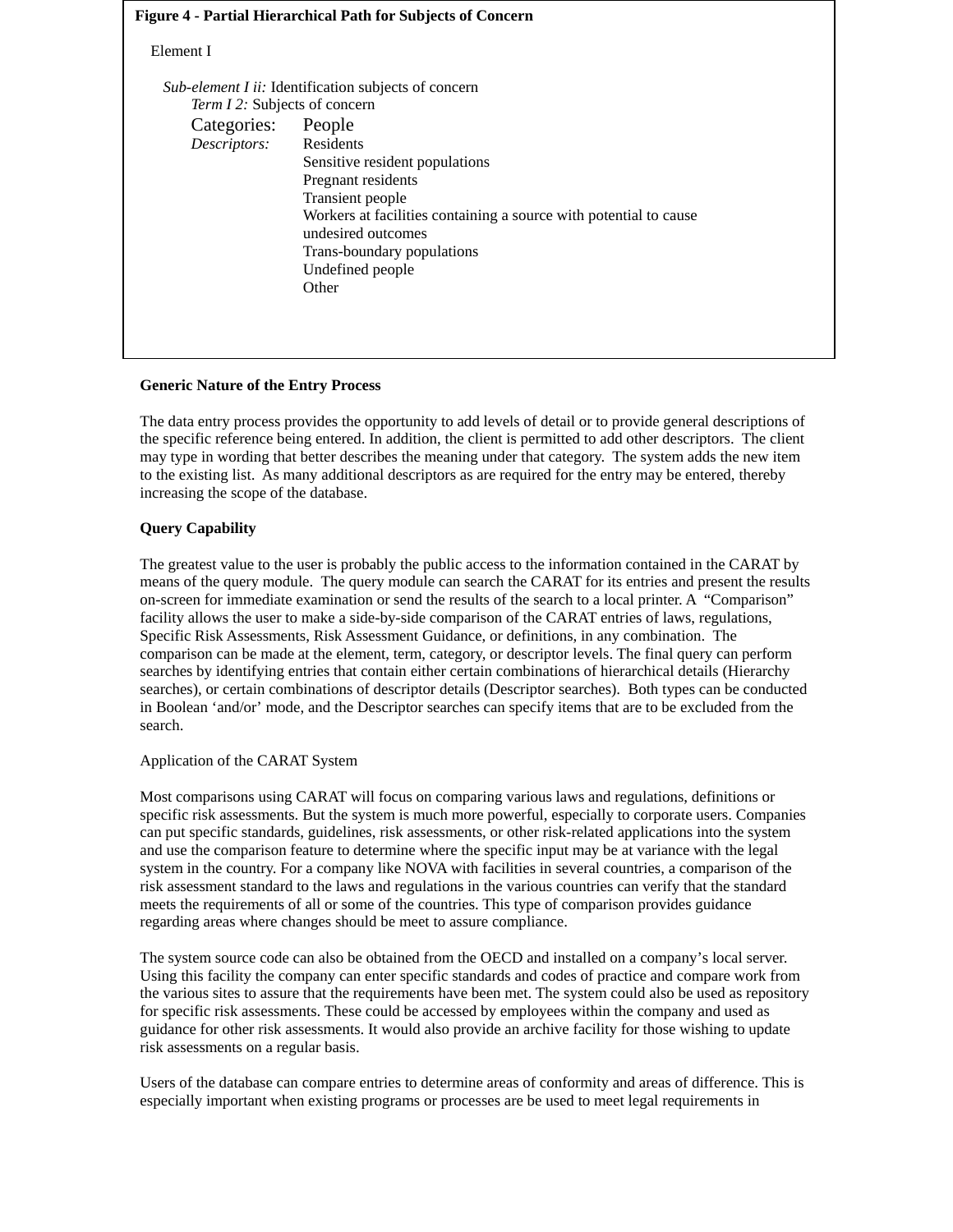different countries or jurisdictions. The system can also be used to assure that specific risk assessments meet the requirements outlined in specific legislation or guidance.

Although the experience in using CARAT in the earlier developmental stages indicated that the data entry process required an intensive effort, participants noted a number of benefits that extended beyond the mere entry of risk assessment approaches into a computer system. Remarkably, participants noted a deepening understanding of their own country's or agency's laws and regulations, and they gained insight into areas of weakness or ambiguity. Through the clarity of operational language, the CARAT is a convenient source of guidance on the risk assessment processes required at individual facilities, and assists, in general, in designing and managing risk assessment programs.

## **Extension of the CARAT**

The system has been in the development and test modes for the last four years. During the past year the system has been available in the public domain. Over this period, it has been noted that the system has broader applicability than simply using it for comparison queries. The system contains an extensive database of risk assessment concepts and terms. As more information is input to the system it will grow due to the addition of new terms, criteria, and tools. This information can be used to advantage by those responsible for completing risk assessments.

Let's consider a risk assessment for a gas plant in Alberta. The company desiring the risk assessment approaches a firm that specializes in risk assessment and requests that they complete the study so the company can determine if anything needs to be changed at the gas plant to make the risk acceptable. The firm has completed risk assessments in the past, but never on a gas plant.

The first step the consultant takes is to access CARAT to review the legislation applicable to the plant. Since the plant is in Alberta, there is nothing specific to provincial requirements; however, the Canadian Environmental Protection Act, sections 199 and 200 provide some guidance, including the need for an emergency response plan. The consultant then checks for specific risk assessment guidance and finds references to Risk Assessment Guidelines for municipalities and Industries, The CCPA Implementation Guide for Acute Risk Assessment, and NOVA Chemicals Responsible Care Standard on Management of Process Risk. These provide additional guidance but are still not specific enough.

The next step is to check for specific risk assessments that may have been entered. There are entries for chlorine and propane, but nothing directly related to a gas plant. At this point the consultant could

- initiate a study by brainstorming using the risk management model outlined in the Risk Assessment Guidelines for Municipalities and Industries;
- try to find someone that had completed such a study; or
- use CARAT as a template to develop the required elements of the risk assessment.

To use the CARAT, the consultant would begin with Element 0 and outline the scope of the project, time frames, location of the facility, and any other relevant information. Element 1 would be used to identify the sources of risk, the subjects of concern that could be affected by the source, and the undesired outcomes that could be expected from an interaction between the sources and the subjects of concern. The exercise would continue through the other elements using the CARAT database as a structure for laying out the study. The existing database should cover at least 90% of the items to be considered. The results of the entry can then be compared against other risk assessment entries to check for obvious holes, and the entry can be modified to correct the deficiencies. The end result is a more comprehensive study that is less likely to miss relevant input.

The second extension to CARAT is to document incidents. Risk assessment studies of hazardous materials are aimed at predicting those events that could happen, the frequency at which they could happen, the distribution of the material taking into account meteorological and topographical conditions, and the outcomes associated with the scenario. In completing these studies numerous assumptions must be made in order to do the modeling. The quality of the assumptions has a significant effect on the quality of the results.